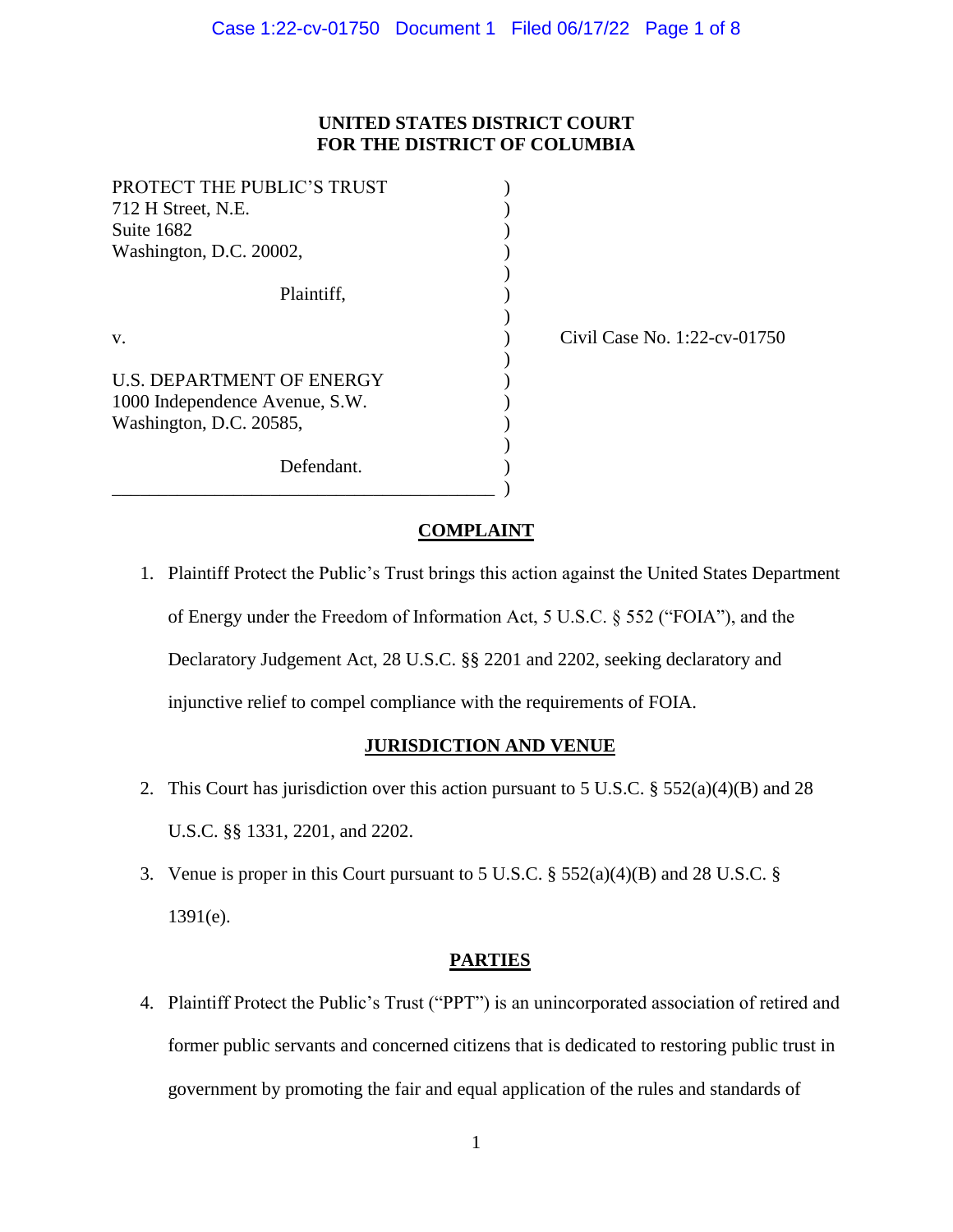#### Case 1:22-cv-01750 Document 1 Filed 06/17/22 Page 2 of 8

ethical conduct to all public servants. *See* D.C. Code § 29–1102(5). Consistent with Justice Brandeis's aphorism that "Sunlight is said to be the best of disinfectants; electric light the most efficient policeman," PPT seeks to promote transparency and broadly disseminate information so that the American people can evaluate the integrity and ethical conduct of those who act in their name. Louis Brandeis, OTHER PEOPLE'S MONEY AND HOW BANKERS USE IT (1914), [https://louisville.edu/law/library/special](https://louisville.edu/law/library/special-collections/the-louis-d.-brandeis-collection/other-peoples-money-chapter-v)[collections/the-louis-d.-brandeis-collection/other-peoples-money-chapter-v.](https://louisville.edu/law/library/special-collections/the-louis-d.-brandeis-collection/other-peoples-money-chapter-v)

5. Defendant United States Department of Energy ("DOE" or "the Department") is a federal agency within the meaning of FOIA,  $5 \text{ U.S.C.}$   $\S$   $552(f)(1)$ . The Department has possession, custody, and control of records responsive to Plaintiff's FOIA request.

#### **STATEMENT OF FACTS**

- 6. On November 18, 2021, PPT submitted a FOIA request (attached as Exhibit A) to the Department seeking the following records concerning attendance by DOE employees and contractors at the 2021 United Nations Climate Change Conference ("COP26") in Glasgow, United Kingdom:
	- 1. Travel Records: All records relating to all official travel undertaken by DOE personnel and DOE contractors related to COP26. These records should include, but not be limited to, travel requests or invitations, travel briefings or memos, meetings, calendars, or schedules relating to such travel; travel authorizations; itineraries; vouchers; approvals by the Energy Department's Office of the Secretary, Office of General Counsel (GC), and/or by any supervisory personnel authorizing travel by one or more subordinates; purchase card transactions; government vehicle approvals; flight arrangements (whether commercial or charter); lodging; the disposition of any gifts received or purchases made while on official travel; and the telework status of all attendees, including whether the employee was engaged in pandemic-related telework.
	- 2. Meeting Requests: All records for meeting requests, meeting memos, briefing documents, schedules, communications, and any other records related to the submission, consideration, approval, and scheduling of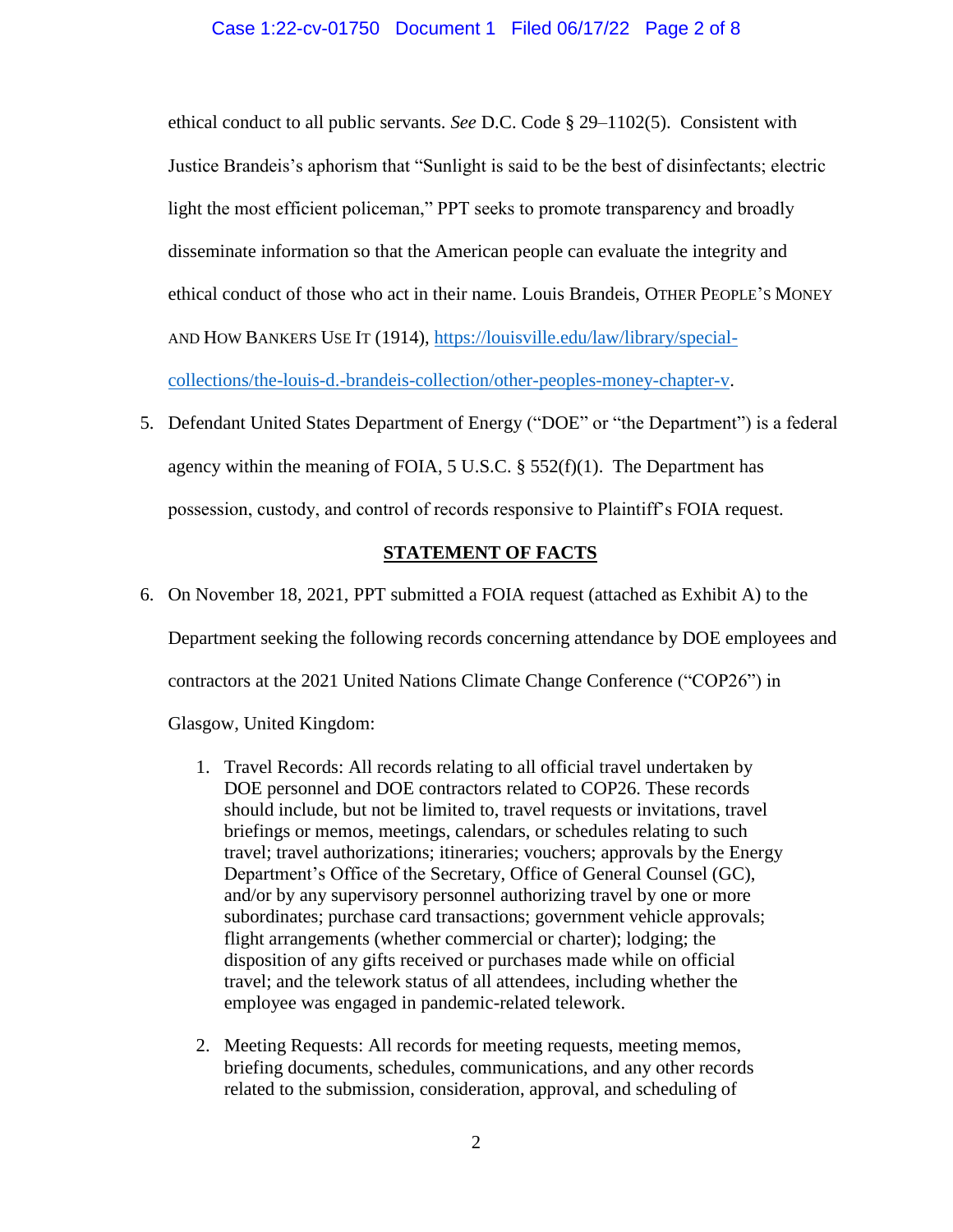meeting requests for meetings regarding COP26. This should include but not be limited to records and communications relating to meeting approvals from the Office of the Secretary and GC.

- 3. External and Internal Communications: Any and all communications, documents, and other records pertaining to the planning, attendance, security detail or other relevant conversations involving COP26. This includes, but should not be limited to, any records relating to purchase cards, travel itineraries, vouchers, authorizations, gift acceptance or disposition, scheduling office outreach or communication internally or with those outside DOE, intergovernmental office and communications office records on the planning, travel, COVID-related guidance, and other responsive communications on the topic as well as those by Secretary Granholm's security detail.
- 4. Financial Records: All records of financial transactions related to DOE employees' or DOE contractors' COP26-related preparation, attendance, and conference-related post-conference activities.
- 5. This request covers all records from January 20, 2021, through the processing of this request.
- 7. As Attorney General Garland has made clear, FOIA is "a vital tool for ensuring

transparency, accessibility, and accountability in government" whose "'basic purpose ...

is to ensure an informed citizenry,' which is 'vital to the functioning of a democratic

society [and] needed to check against corruption and to hold the governors accountable to

the governed.'" Merrick Garland, *Memorandum for Heads of Executive Departments and* 

*Agencies: Freedom of Information Act Guidelines* 1 (Mar. 15, 2022),

<https://www.justice.gov/ag/page/file/1483516/download> (quoting *NLRB v. Robbins Tire* 

*& Rubber Co*, 437 U.S. 214, 242 (1978)) ("Garland Memo").

8. The release of these documents is in the public interest because they will help the public understand how much money and other resources were spent to participate in the COP26 Conference and whether Department officials acted consistent with applicable laws and regulations in participating in the COP26 Conference.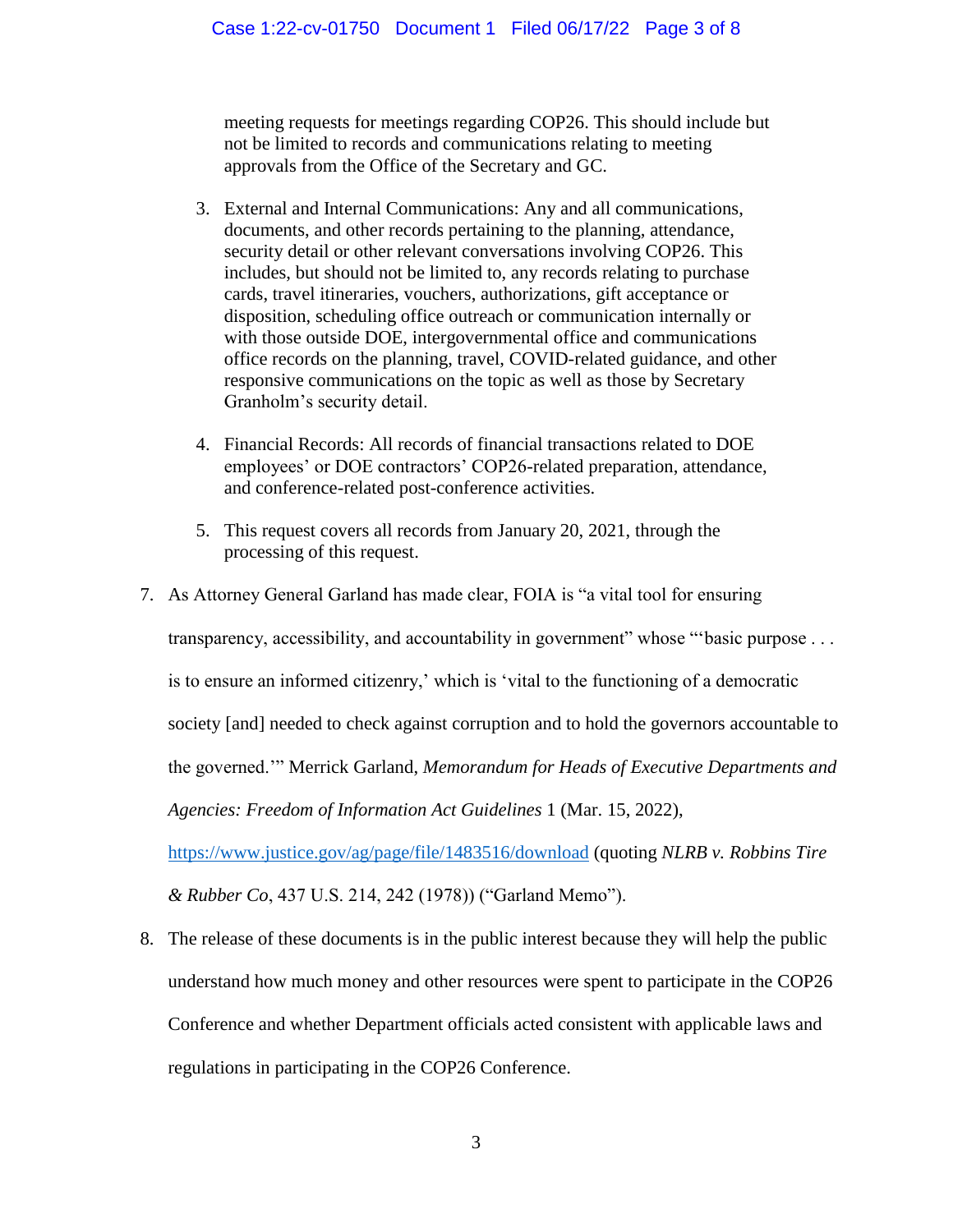- 9. Plaintiff followed up with the Department regarding the status of its request at least four times, including on February 18, 2022, March 4, 2022, and April 6, 2022, and May 18, 2022.
- 10. On April 14, 2022, the Department followed up to request confirmation that Plaintiff had

received an email from the Department dated April 7, 2022.

11. The Department's April 7, 2022 email stated in part:

Our records reflect, that in my last communication to you on February 18, 2022, I introduced myself as the analyst assigned to your FOIA Request, HQ-2022-00164-F and that I have been reassigned this request from [Another Analysist]. Further, our records show that an interim letter to you was signed and dated November 19, 2021. In my February 18, 2022 follow up email, I resent a copy of the Interim Letter to you. Since receiving this request, we have conducted a search for documents responsive to this request.

At this time, I am working on completing responsiveness review and deduping of documents. We are working on providing a 1st partial of documents by the end of April and provide a rolling partial the following month in May to complete the response to this request. DOE FOIA processing involves a layered review by subject matter experts and legal review before release, and this process takes time to push through to close. I can provide regular updates on processing as this response moves along and out the door to you.

Please know that we are working diligently to provide you a response as soon as possible. If you have further questions about your request and processing you can email me.

Please confirm the receipt of this email.

12. On April 16, 2022, Plaintiff responded, noting that the email address at the top of the

attachment sent with the Department's April 14 email was incorrect.

13. On April 19, 2022, Plaintiff requested that the Department resend the Interim Letter

referenced in earlier communications to Plaintiff's correct email address.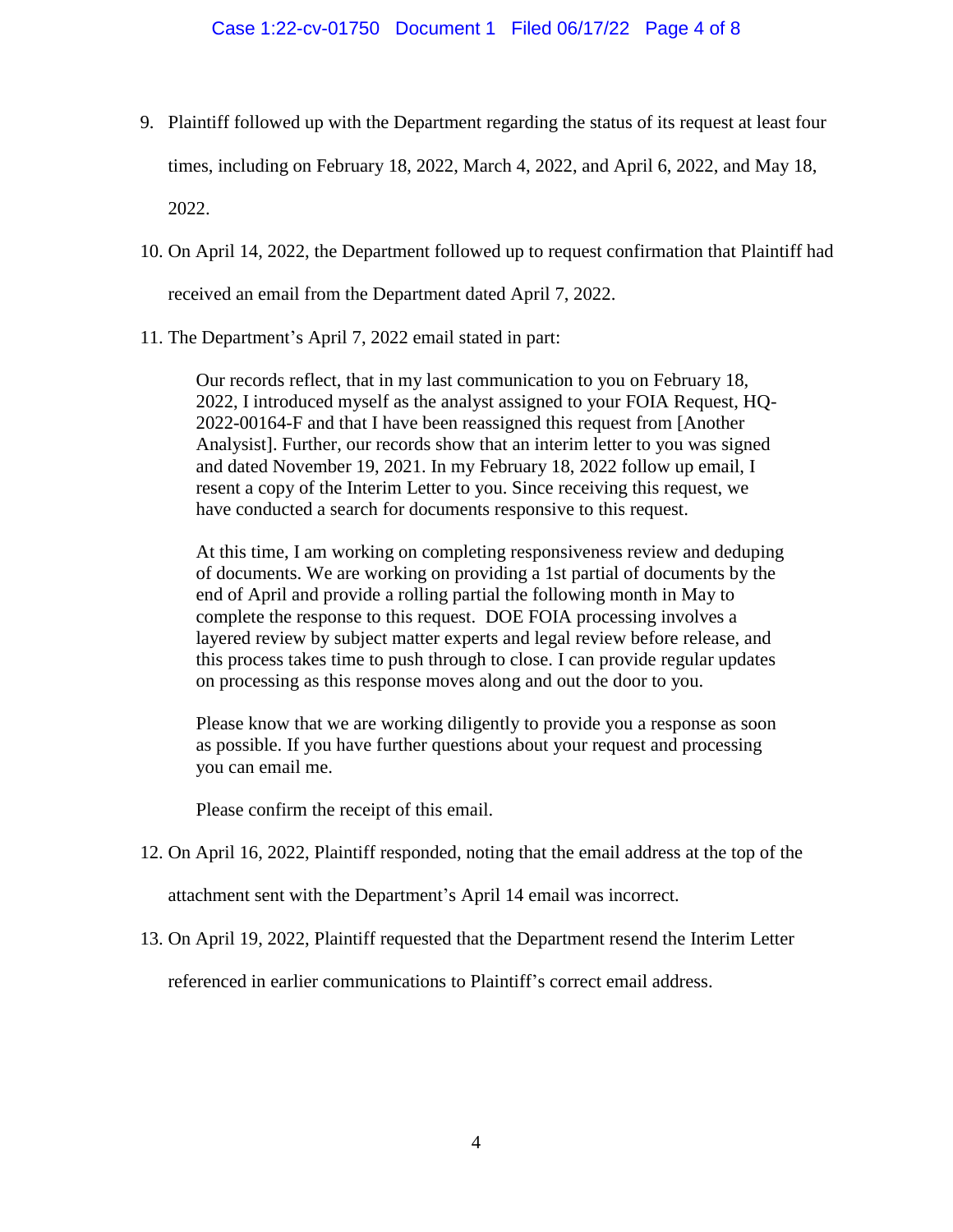- 14. Also on April 19, 2022, the Department resent the Interim Letter, dated November 19, 2021, which granted Plaintiff's fee waiver request and referred to Plaintiff's request as "HQ-2022-00164-F."
- 15. Finally, on May 18, 2022, Plaintiff again reached out to the Department requesting a status update.
- 16. Notwithstanding that the Department recognized that Plaintiff submitted a facially valid FOIA request by granting Plaintiff's request for a fee waiver, that the Department conducted a search for responsive documents (facially establishing that the description of agency records was sufficient to enable a professional employee of the agency familiar with the subject area of the request to locate the records with a reasonable amount of effort, *see Truitt v. Dep't of State*, 897 F.2d 540, 545 n.36 (D.C. Cir. 1990)), and that the Department estimated that it would begin providing responsive records by the end of April, Plaintiff has received no further updates from the Department.
- 17. As the Garland Memo makes clear, "Timely disclosure of records is also essential to the core purpose of FOIA." Garland Memo at 3.
- 18. As of today, Plaintiff's request has been pending for more than 200 days well beyond the statutory period for federal agencies to make a determination with respect to a FOIA request. 5 U.S.C.  $\S$  552(a)(6)(A)-(B).
- 19. At this time, the Department has not made a determination of whether it will comply with Plaintiff's request. *See Citizens for Responsibility and Ethics in Washington v. FEC*, 711 F.3d 180 (D.C. Cir. 2013). While the Department has indicated that it has conducted a search for responsive records, the Department has not produced responsive documents to the Plaintiff, has not communicated to the Plaintiff the scope of the documents it intends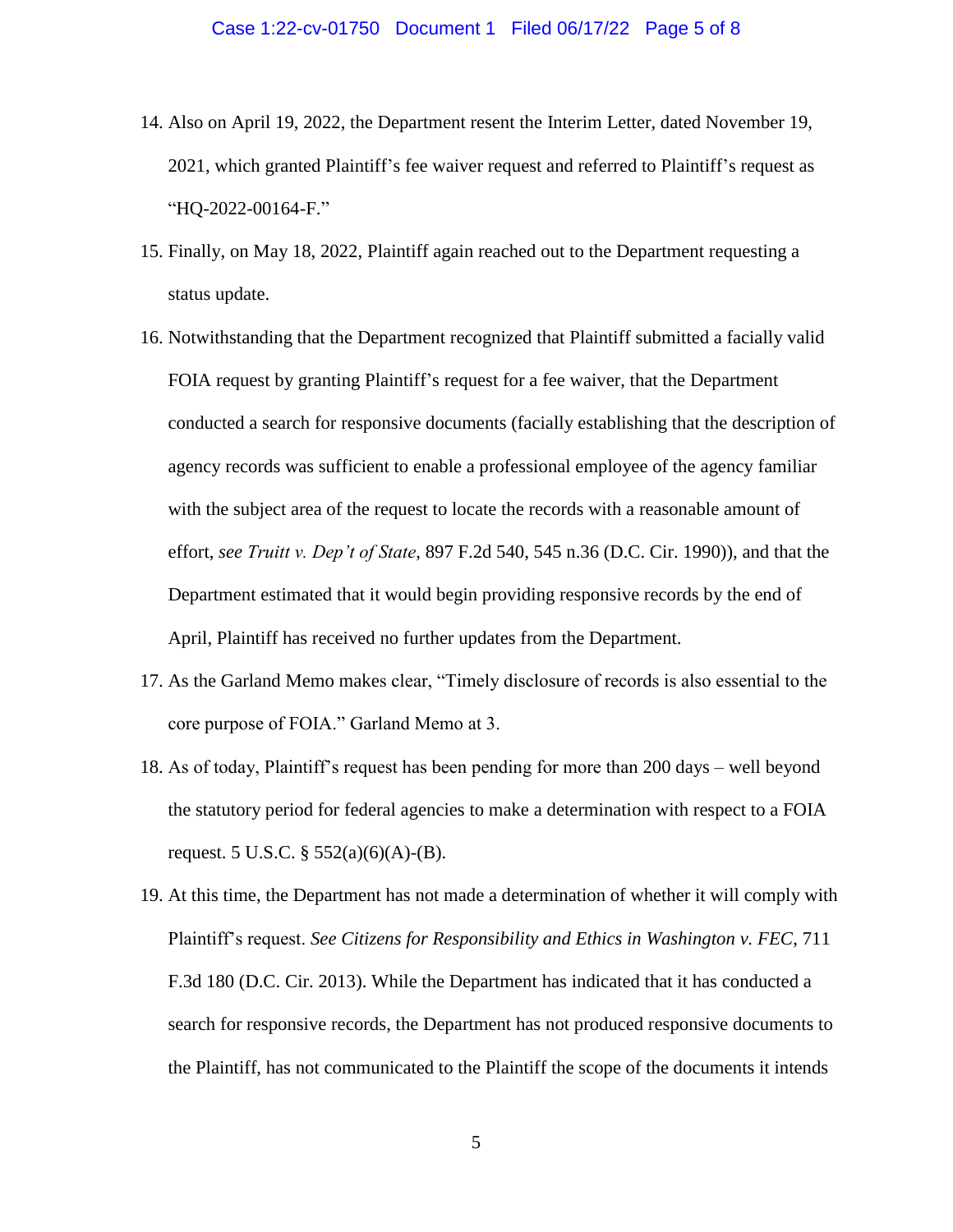#### Case 1:22-cv-01750 Document 1 Filed 06/17/22 Page 6 of 8

to produce and withhold, along with the reasons for such withholding, and has not informed Plaintiff of its ability to appeal any adverse portion of its determination.

- 20. Given these facts, it appears that absent litigation the Department has not and does not intend to meet its statutory obligations to provide the requested records.
- 21. Through the Department's failure to make a determination within the time period required by law, PPT has constructively exhausted its administrative remedies and seeks immediate judicial review.

#### **COUNT I**

### **Violation of FOIA, 5 U.S.C. § 552 Wrongful Withholding of Non-Exempt Responsive Records**

- 22. PPT repeats and incorporates by reference each of the foregoing paragraphs as if fully set forth herein.
- 23. PPT properly requested records within the possession, custody, and control of the Department.
- 24. The Department is an agency subject to FOIA, and therefore has an obligation to release any non-exempt records and provide a lawful reason for withholding any materials in response to a proper FOIA request.
- 25. The Department is wrongfully withholding non-exempt agency records requested by PPT by failing to produce non-exempt records responsive to its request.
- 26. The Department is wrongfully withholding non-exempt agency records requested by PPT by failing to segregate exempt information in otherwise non-exempt records responsive to the PPT FOIA request.
- 27. The Department's failure to provide all non-exempt responsive records violates FOIA.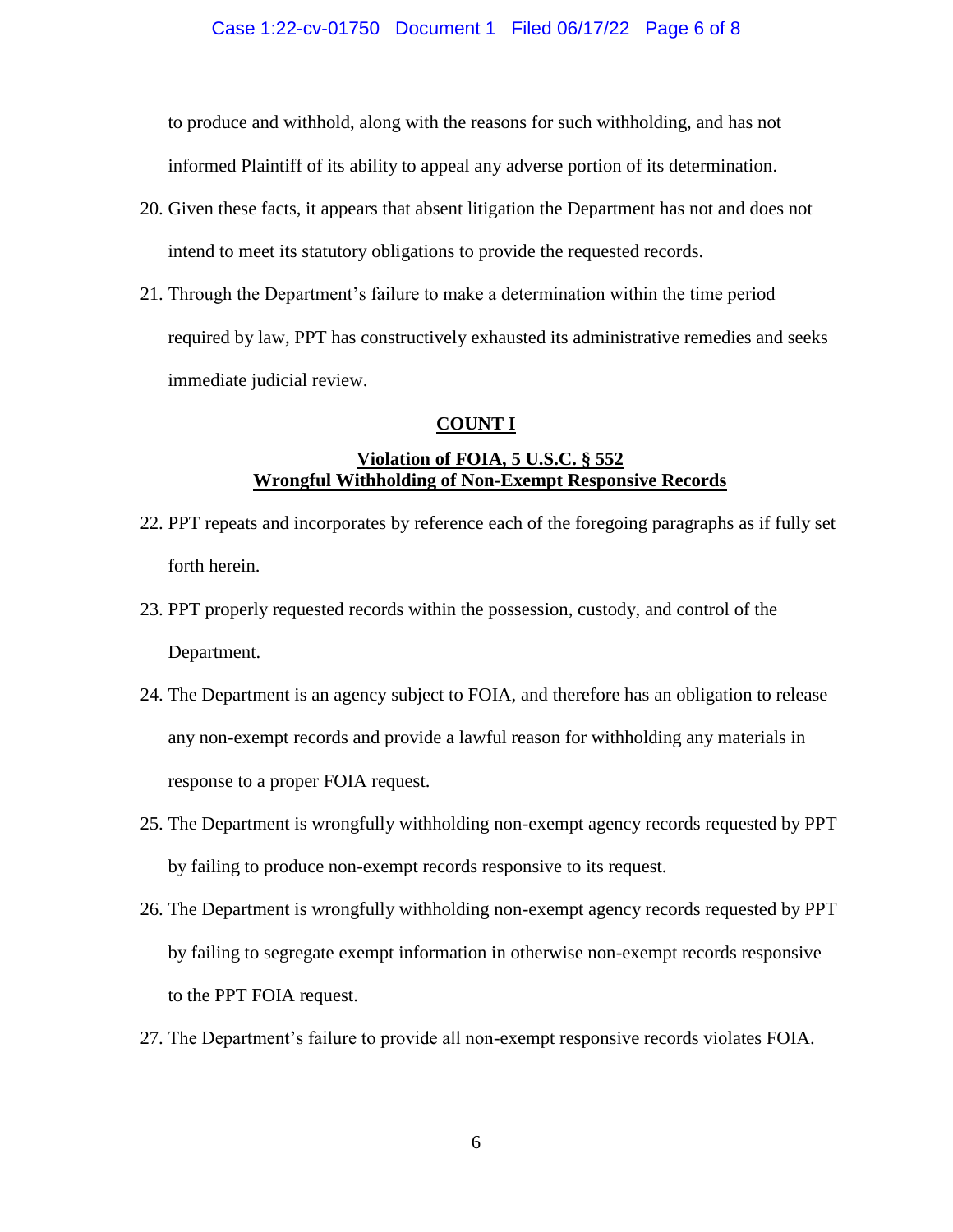28. Plaintiff PPT is therefore entitled to declaratory and injunctive relief requiring Defendant to promptly produce all non-exempt records responsive to its FOIA request and provide indexes justifying the withholding of any responsive records withheld under claim of exemption.

### **REQUESTED RELIEF**

Protect the Public's Trust respectfully requests this Court:

- (1) Assume jurisdiction in this matter, and maintain jurisdiction until the Defendant complies with the requirements of FOIA and any and all orders of this Court.
- (2) Order Defendant to produce, within ten days of the Court's order, or by other such date as the Court deems appropriate, any and all non-exempt records responsive to PPT's FOIA request and indexes justifying the withholding of all or part of any responsive records withheld under claim of exemption.
- (3) Enjoin the Defendant from continuing to withhold any and all non-exempt responsive records.
- (4) Award PPT the costs of this proceeding, including reasonable attorney's fees and other litigation costs reasonably incurred in this action, pursuant to 5 U.S.C. §  $552(a)(4)(E)$ .
- (5) Grant PPT other such relief as the Court deems just and proper.